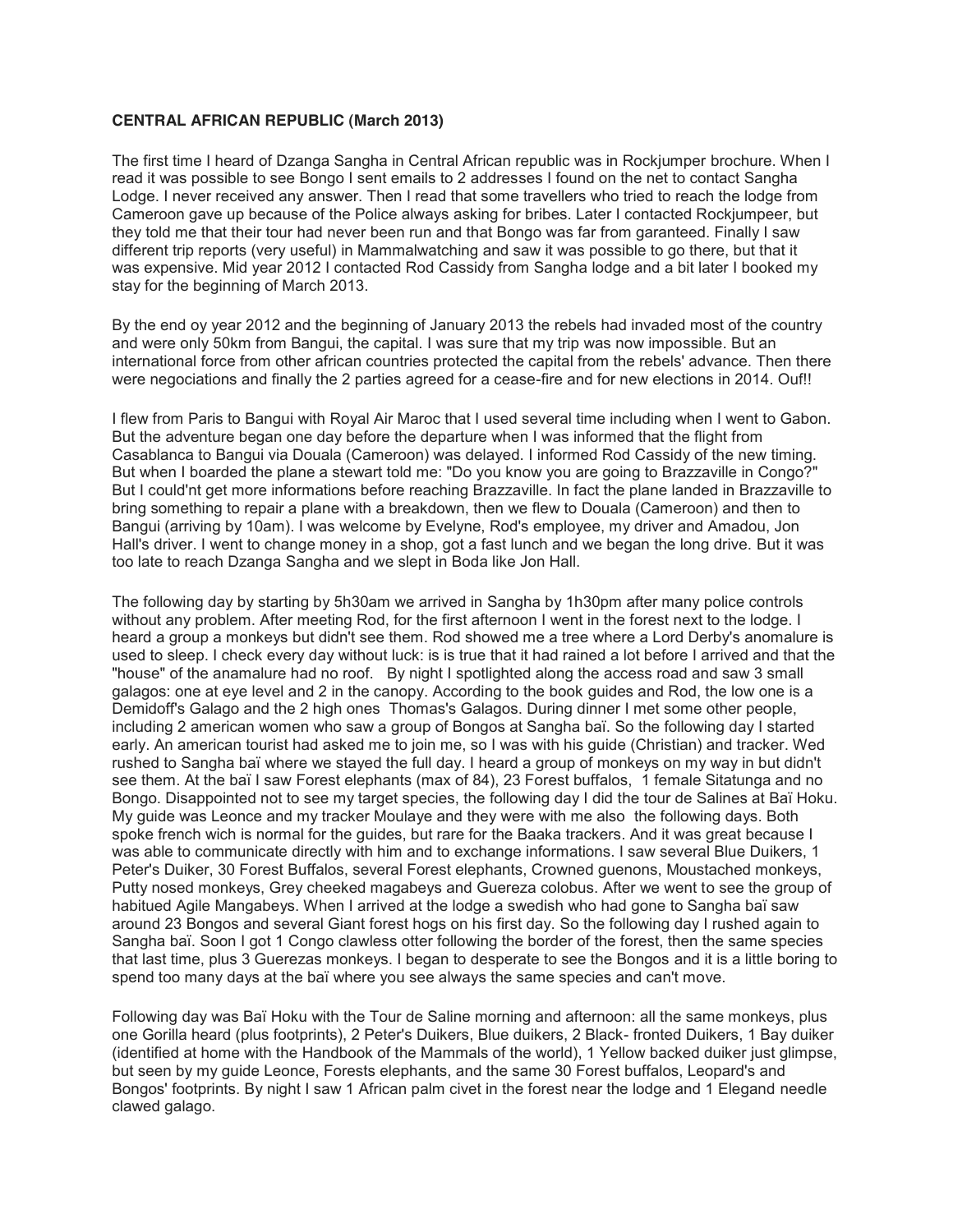And the following day was the nightmare, where to go, Baï Hoku always very interesting, Sangha Baï for the elusive Bongo or the Gorilla tour. The Gorilla was not important for me because I saw lowland Gorilla in Gabon. I started with a swedish tourist going to to see the Gorillas. I decided to go to Baï Hoku. But when arriving at the junction to Sangha Baï I changed my plan and ask to be driven to the car park of this baï and it was a good decision. At the car park the eco guards told me they had seen 3 Bongos at the baï by 6am and to go fast there. And my dream realised. I got for the full day 42 Bongos of all ages, Forest elephants, Forest buffalos, Guerezas, and a lone female Sitatunga. By 5h5h30pm the trackers of Andrea Turkano (resercher on Forest elephant) who walked at the front of us found a Pangolin: it was like a ball hanging from a thin tree. My tracker caught it. It was a Long tailed Pangolin. We relased it. By night I saw another African Palm civet in a tree next to the lodge.

The last day I had decided to relax and spend the morning at the lodge looking for squirrels: I got. But as the lunch was delayed I went a last time in the forest near the lodge.I first found an African giant squirrel. Not far from the swamp I saw 3 De Brazza monkeys (1 adult, 2 juveniles). The adult was quite angry, going away and coming back calling several times. But I had to rush to the lodge to go with Rod on a motor boat where he knew a place for Lord Derby's Anomalure and Red headed Picathartes. During the short walk in the forest we went to 2 places where Picathartes nest during the rainy season. At the second place a waterfall pss over the rock shelters where are the nests: we sat down and waited. We got 3 differents Pacathartes, 2 of them flying each on in a different nest. It is true that the rain of the night and morning had improved our chance to se[ethem. Before and after that Rod showed me the tree where the](http://www.mailforgood.com/#utm_source=SFR)  [anomalures are used to spend the day and we saw both.](http://www.mailforgood.com/#utm_source=SFR)

At the lodge there was a rescued young Blue duiker.

Every night I heard Western tree hyraxes.

I saw also:

Noack's round leafed bat at the waterfall near Baï Hoku

African woodmouse sp caught by Rod.

Hairy-faced slit-faced bat.

Squirrels that I saw (mainly at the lodge) were: Lady's Burton rope squirrel, Congo rope squirrel, Green bush squirrel, Red legged sun squirrel and African giant squirrel

On one night I spotlighted around Doli lodge, but heard only elephants. By day I saw an African giant squirrel.

Mammals I liked to see and I missed were:

Potto: surprising because seen commonly by nearly all peaople(seen in Ghana),

Giant forest hog (seen twice in Uganda): seen ocasonnally

Red river hog (seen in Gabon): seen ocasionnaly

African golden cat (seen well in Gabon): apparently known only from footprints

Servaling genet